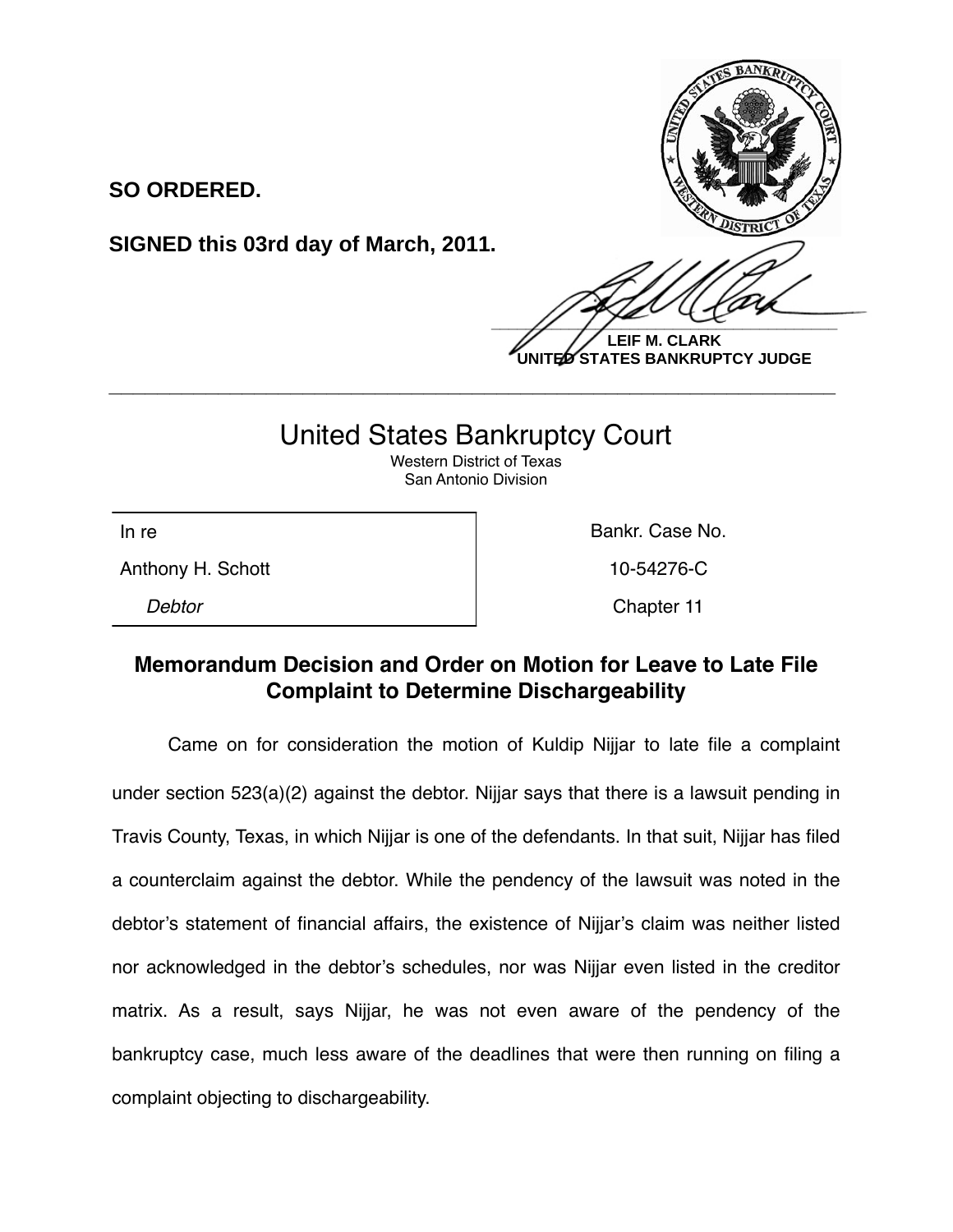The court denies the motion because (a) the deadline for filing a complaint objecting to dischargeability cannot be extended and (b) the creditor has an adequate remedy that obviates any due process concerns.

Rule 4007(c) provides that the deadline for filing a complaint to determine dischargeability of debt under section 523(c) is 60 days after the first date set for the meeting of creditors under section 341(a). Notice of this deadline is to be given to "all creditors" as provided in Rule 2002. That rule in turn obligates the clerk of court to give notice of this deadline to "all creditors," *see* Rule 2002(f), by sending the notice to "the address shown on the list of creditors or schedule of liabilities." *See* Rule 2002(g)(2). Thus, the clerk discharges its duty when he sends notices to the persons on the creditor list filed by the debtor. The clerk has no duty to independently verify the accuracy of that list, or its completeness. Rule 9006(b) in turn states that the deadline set by Rule 4007 may be extended only to the extent and under the conditions stated in that rule. *See*  Rule 9006(b)(3). Rule 4007(c) then says that the sixty day deadline set in that rule may only be extended by motion "filed before the time has expired." *See* Rule 4007(c).

While the deadine for filing such complaints is not jurisdictional, it is at the very least a limitations defense available to the debtor defendant if a complaint is untimely filed. *See Kontrick v. Ryan*, 540 U.S. 443 (2004). The limitations defense is of course waivable. *See id.* However, a court order authorizing a late filing would effectively eliminate the defense by *fiat*. The rules do not permit such relief (and it is for this reason that the court reaches the question without awaiting a response from the debtor). The deadline is routinely enforced by the courts. *See Neely v. Murchison*, 815 F.2d 345 (5th Cir. 1987).

2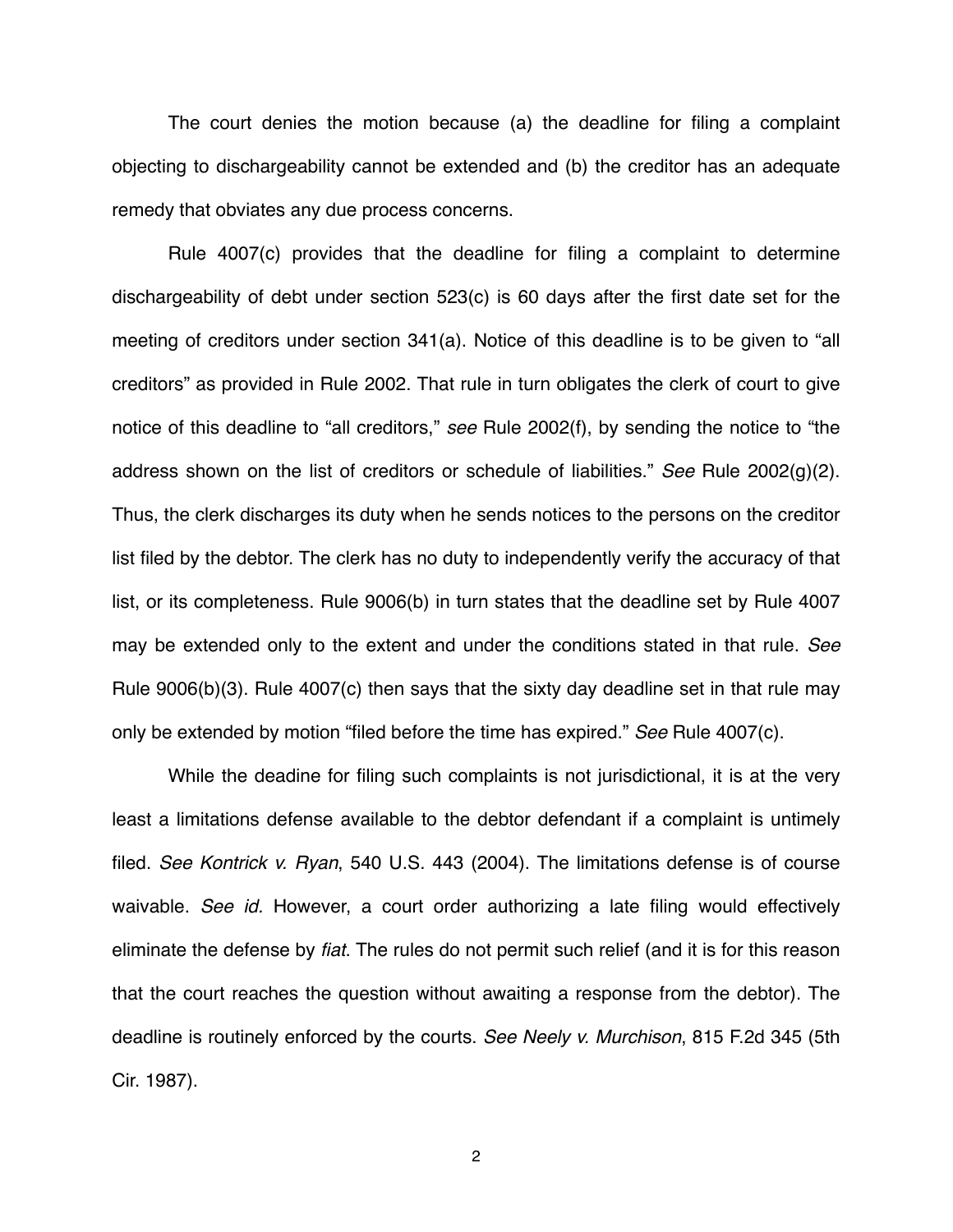Of course, this structure flirts with violating the proscriptions on the denial of due process, as set out in the U.S. Constitution. *See* U.S. Const., Amend. V. After all, if the debtor could simply assure no dischargeability objections by the simple device of not listing creditors likely to file such complaints, calm in the assurance that, in doing so, the creditors would never learn of the bankruptcy case in time to file a complaint, with no remedy under either the Code or the Rules, then surely that is a structure that would fail to pass muster under the Supreme Court's pronouncement in *Mullane v. Central Hanover Bank & Trust*, 3398 U.S. 306 (1950)[.1](#page-2-0)

The Bankruptcy Code anticipated this problem, however, in section 523(a)(3).

That section says that a debt may be ruled nondischargeable on a showing that the

debt was

neither listed nor scheduled under section 521(1) of [title 11], with the name, if known to the debtor, of the creditor to whom such debt is owed, in time to permit ...(B) if such debt is of a kind specified in paragraph (2), (4), or (6) of [section 523(a)], timely filing of a proof of claim and timely request for a determination of dischargeability of such debt under one of such paragraphs, unless such creditor had notice or actual knowledge of the case in time for such timely filing and request ...

11 U.S.C. § 523(a)(3)(B). The Fifth Circuit has held that omitting a creditor from the creditor list has the same effect as omitting the creditor from the schedules. *See Matter* 

*of Smith*, 21 F.3d 660 (5th Cir. 1994).

<span id="page-2-0"></span><sup>&</sup>lt;sup>1</sup> The Supreme Court there explained that "in any proceeding which is to be accorded finality [there must be] notice, reasonably calculated, under all the circumstances, to apprise interested parties of the pendency of the action and afford them an opportunity to present their objections." *Id.*, at 315. Here, if a creditor is not listed, then the rules structure assures that the creditor will not receive notice in time to object to the discharge of the creditor's claim. Discharge, of course, is functionally a final disposition of the creditor's claim, permanently blocking as it does the enforcement of that claim as a personal liability against the debtor. *See* 11 U.S.C. § 524(a); *In re Egleston*, 448 F.3d 803 (5th Cir. 2006); *Matter of Edgeworth*, 993 F.2d 51 (5th Cir. 1993) (explaining that, while discharge does not eliminate the debt as such, it does permanently release the debtor from personal liability for that debt, eliminating that remedy from the creditor's arsenal).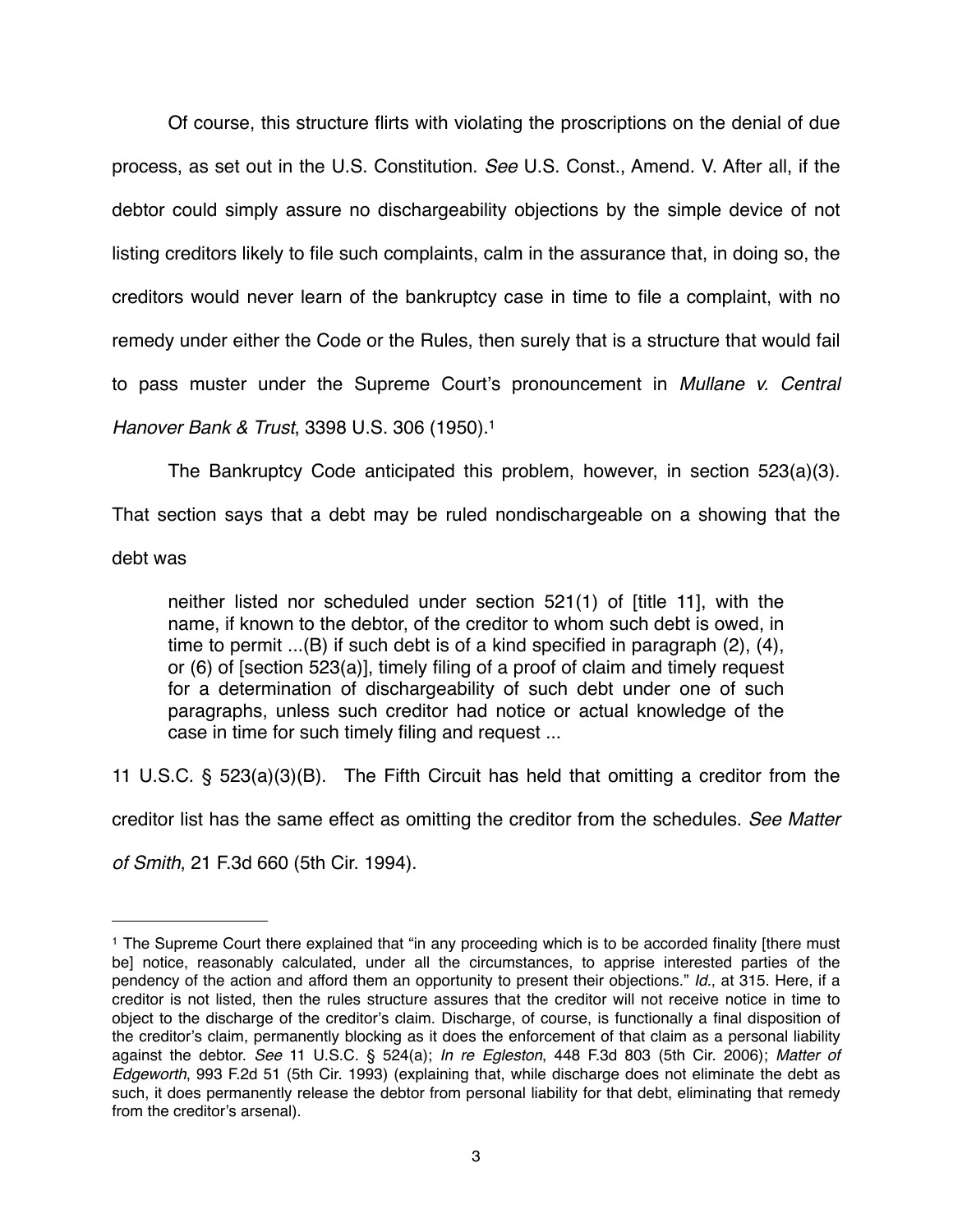This creditor thus has an adequate remedy to challenge the dischargeability of this debt, even though the time for filing a complaint under subsections (2), (4) or (6) has already run. The creditor will, of course, have to demonstrate that it lacked actual knowledge of the bankruptcy such that it did not have time to timely file a complaint. *See Matter of Sam*, 894 F.2d 778 (5th Cir. 1990) (creditor who had knowledge of the case 18 days before the deadline was not deprived of due process). In addition, the creditor will still have to prove up its underlying claim under one of these subsections. *See Jones v. Warren Construction (In re Jones)*, 296 B.R. 447, 451 (Bankr. M.D.Tenn. 2003) (creditor in a section 523(a)(3)(B) action must still prove the merits of its cause of action under subsections (2), (4), or (6); *accord TNL Constr., Inc. v. Waddell (In re Johnson)*, 2006 Bankr. LEXIS 4661, at \*7 (Bankr. N.D.Tex. 2006) (stating that the "better view" is that the creditor in such a case must prove the merits of its nondischargeability claim to satisfy section 523(a)(3)(B)); *but see Haga v. National Union Fire Ins. Co. (In re*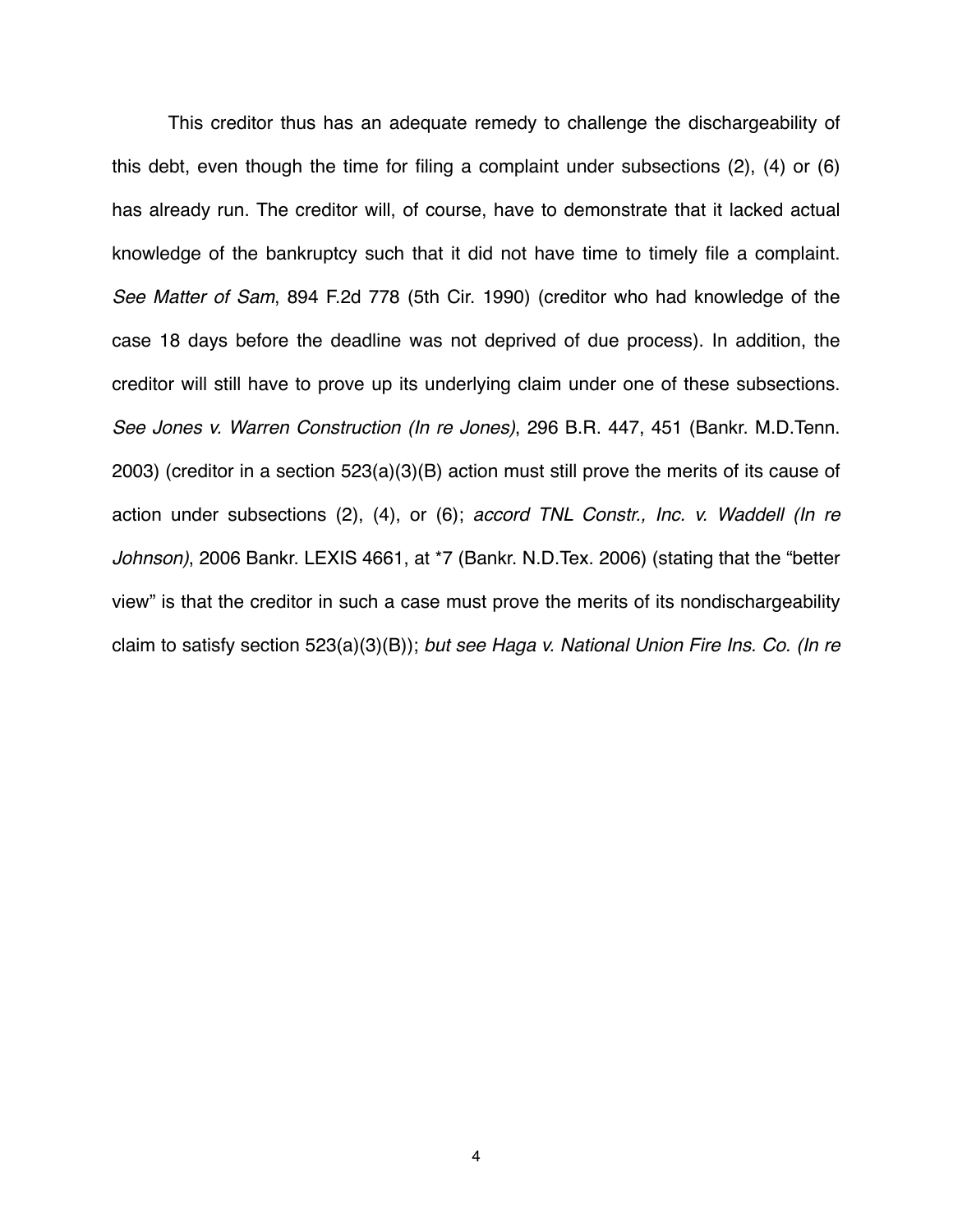*Haga)*, 131 B.R. 320, 327 (Bankr. W.D.Tex. 1991) (holding that the creditor need only a prove a "colorable claim" under subsections (2), (4), or (6))[.2](#page-4-0)

One other notation is worth making. While there is case law to the effect that an action under section 523(a)(3) can be brought in a non-bankruptcy forum, the better view is that the action be brought in the bankruptcy court. This court has held that it is error for a creditor to rely on state law principles to the effect that discharge in bankruptcy is an affirmative defense that can be waived if not pleaded. *See Eastman v. Baker Recovery Services, et al. (In re Eastman)*, Adv. No. 08-5055, slip op., at 14-15 (Bankr. W.D.Tex. Apr. 17, 2009). To the contrary, the safer course for a creditor is to seek declaratory relief in this court (sooner rather than later, to avoid the running of laches) that the claim is nondischargeable under section  $523(a)(3)$ . That way, the creditor avoids the unpleasant experience of a complaint for damages for a violation of the discharge injunction. *See id.*

<span id="page-4-0"></span><sup>2</sup> Judge Lundin, in *Jones*, persuasively makes the case for the "prove the merits" school:

Cases allowing a "colorable" or "viable" §  $523(a)(2)$ , (4) or (6) claim to suffice for §  $523(a)$ (3)(B) purposes support this judge-made rule with policy arguments such as promoting accuracy and thoroughness by debtors and bolstering the allocation of jurisdiction over dischargeability actions between the bankruptcy courts and the state courts. *See, e.g., Haga*, 131 B.R. at 326-27. Reading § 523(a)(3)(B) to include a requirement that the creditor prove the merits of the incorporated  $\S$  523(a)(2), (4) or (6) action simply states the obvious policy choice already made by Congress with respect to debtors who fail to list creditors: the short time periods and exclusive jurisdiction that a scheduled defrauded creditor faces under § 523(c) and Bankruptcy Rule 4007(c) are forfeited when the debtor fails to schedule a claim that would be nondischargeable under  $\S$  523(a)(2), (4) or (6). The debtor must live with the uncertainty of an unlimited statute of limitations with respect to omitted fraud claims. The possibility that unscheduled creditors with fraud claims have a choice of jurisdictions in which to litigate nondischargeablitiy hardly explains why the federal courts should excuse fraud creditors from proving nondischargeability when § 523 (a)(3)(B) is at issue. The relaxed judge-made standard reads into  $\hat{S}$  523(a)(3)(B) congressional intent to bar the discharge of an inadvertently omitted debt--an outcome difficult to square with the robust policy of fresh start for the honest but unfortunate debtor.

*Jones v. Warren Construction (In re Jones)*, 296 B.R. 447, 451 (Bankr. M.D. Tenn. 2003).